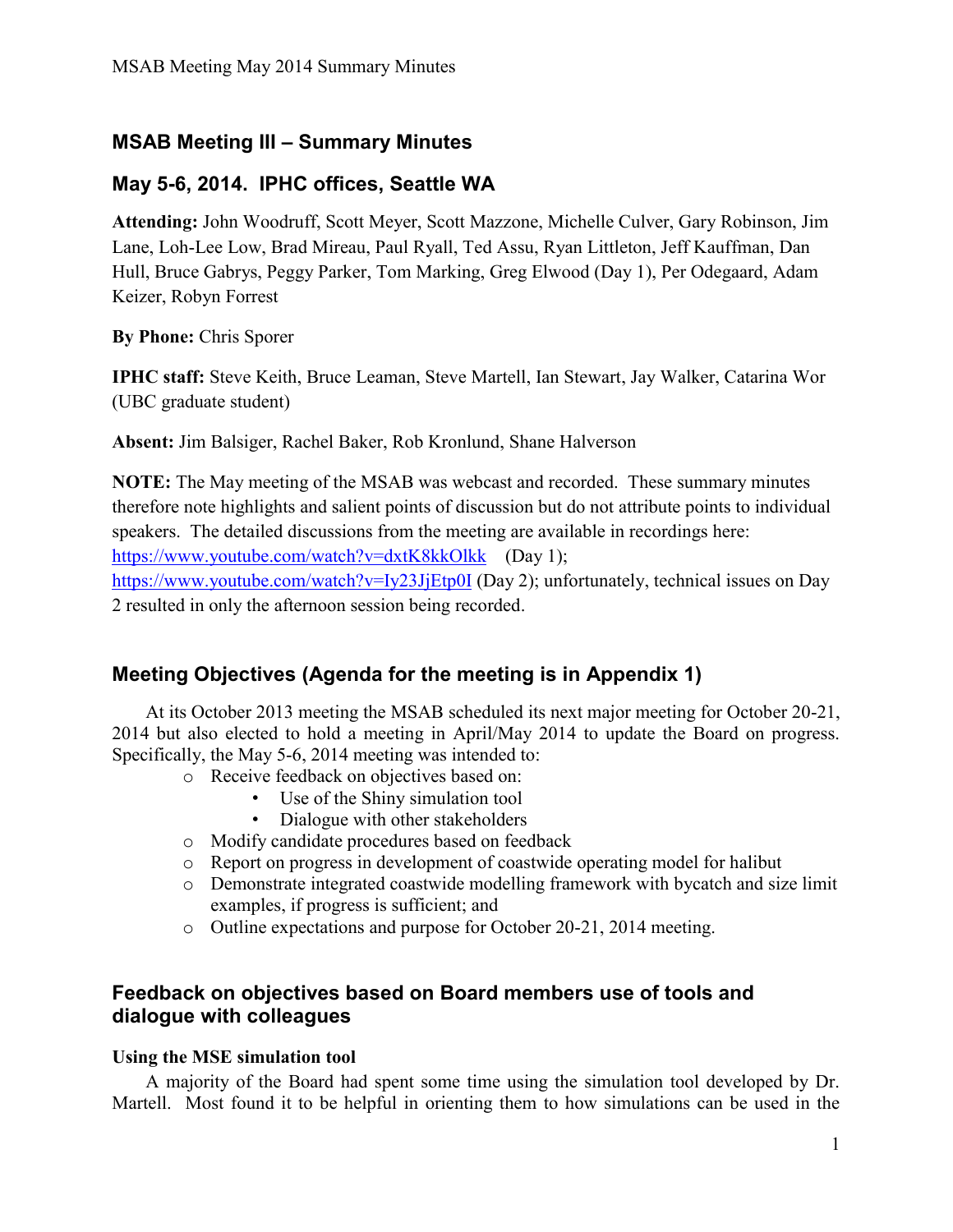MSE context. In particular, users appreciated how tradeoffs among objectives were exposed with the tool and how pre-conceived notions on the effects of some procedures or scenarios were overturned. Using the tool highlighted the need for joint consideration of all performance metrics, because procedures did not produce universal or consistent effects on all metrics. However, the exercise left many pining for the next version which would have real halibut data to provide relevance, and to subsequent versions with area-specific features.

#### **Dialogue with other stakeholders**

Members reported that their discussions with colleagues elicited a wide range of responses. Some harvesters are taking a 'wait-and-see' attitude to the MSAB process, while others are critically interested in both the objectives and the modelling framework for investigating the scenarios and candidate procedures. The integration of management by the different bodies involved in governing halibut removals (Councils, DFO, IPHC) was a topic of interest to many stakeholders. For harvesters who had not looked in detail at the process, concern was expressed about not 'falling in love with the models' and ensuring that output from the exercises can be validated with real-world observations, to the extent that will be possible. Additionally, some stakeholders want to be reassured that the operating model and scenarios are as realistic as possible and that we don't overestimate our capabilities to understand the true effects of management procedures. Lastly, there is still some confusion by stakeholders about the role of the MSAB and MSE in the decision-making process of the IPHC.

### **Review and refinement of candidate objectives, procedures, and performance metrics**

Members stressed that conservation remains the priority objective of management. There was also a broad commitment to the overarching objectives identified at previous meetings:

- $\bullet$  Biological sustainability identify stock conservation objectives
- Fishery (all directed fisheries) sustainability and stability identify harvest minimum and acceptable variability
- Assurance of access minimize probability of fishery closures
- Minimize bycatch mortality
- Serve consumer needs

However, members did spend some time re-visiting the candidate management objectives from previous meetings (Appendix II). It is recognized that the working objectives will evolve as we undertake the process of evaluating them against various scenarios and procedures, and that we are still developing the tools with which to conduct these evaluations. Most felt that it was important to keep all objectives on the table until that process is underway and that we should not be self-censoring objectives or procedures at this stage, although several members noted both the redundancy and conflict included in the draft objectives.

The issue of area-specific vs. coastwide objectives garnered much discussion, with members frequently expressing a desire for area-specific objectives over the long term but recognizing that we will start with coastwide objectives, and that area-specific objectives may not be possible without either very precise knowledge of migration probabilities or strong assumptions about them. Members also felt that it was important to understand the tradeoffs between trying to achieve area-specific objectives simultaneously with coastwide objectives. Regarding the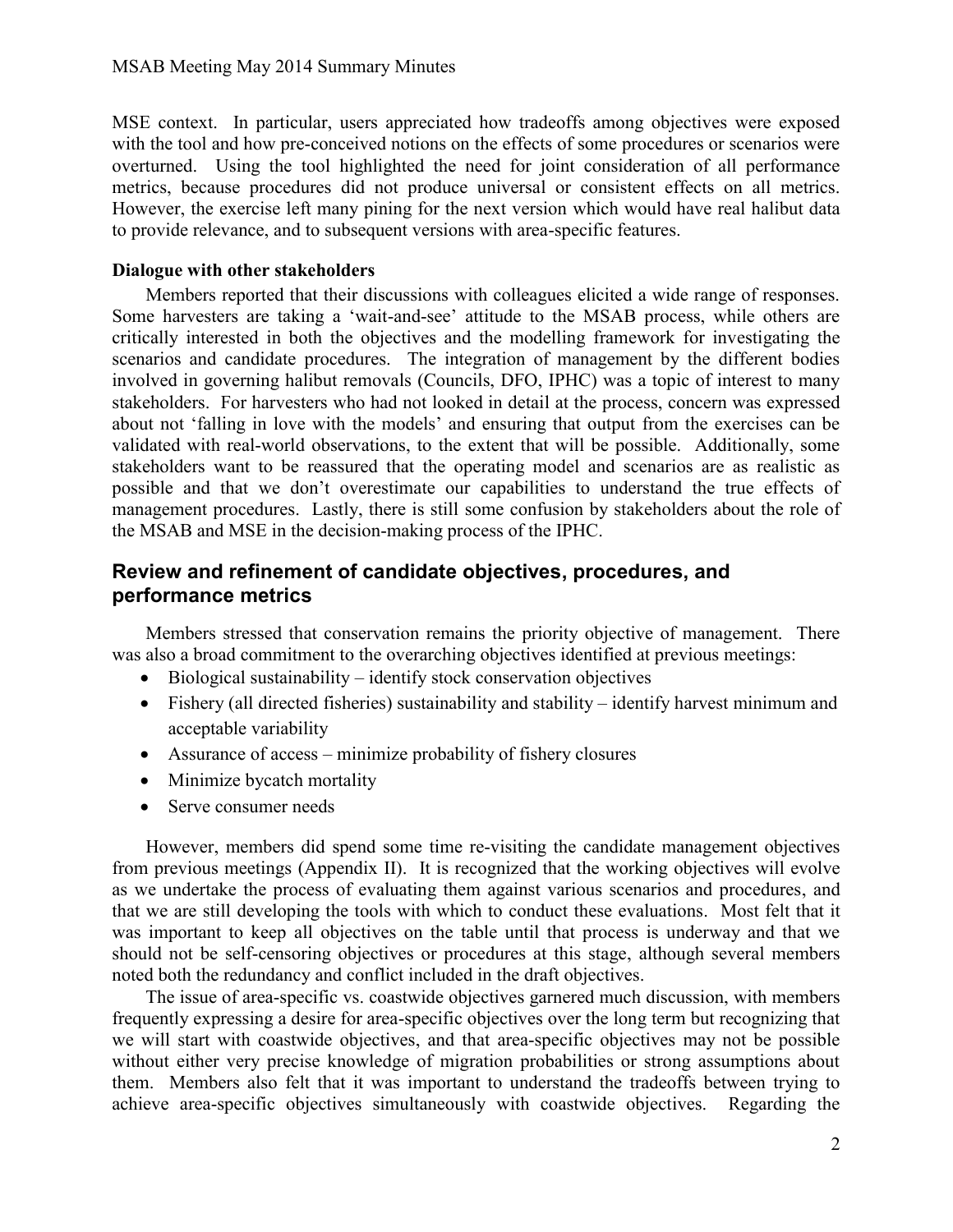objectives that specify particular results (e.g., spawning stock levels or specific probabilities), it was recognized that the specific values require evaluation and should not be regarded as ultimate targets until such evaluation occurs. The objective of minimizing bycatch continued to attract the majority of attention and comment, with members desiring to understand both area-specific and coastwide impacts of bycatch mortality. From the perspective of procedures to be investigated, exploring the impacts of variable harvest rates among areas and changing the minimum size limit were high on the list of desirables.

Lastly, Dr. Martell reminded the meeting of some broad principles for the investigations: what objectives and results do we want to achieve, how are we measuring that achievement, over what time interval do we wish to achieve the results, and how badly to we want to achieve them? Casting the investigations in this context should help us prioritize the objectives and results. This process was followed in developing the modified objectives presented later in this report.

#### **Progress and details on development of the coastwide operating model**

Dr. Martell and Catarina Wor reviewed the progress on development of the coastwide operating model (OM). The presentation of this material is included on the MSAB website here: [MSE OM Presentation May 2014.](https://iphchalibut-public.sharepoint.com/MSAB%20Documents/MSABMeetingOMMay2014.pdf)

Much of the presentation and discussion concerned technical aspects of the model construction and how it handles data inputs from various sources. The general features of the OM are:

- Inherits data structures from any estimation model.
- Stock dynamics: explicit rules for sex, area, stock/group, recruitment, advectionmigration.
- Fishery dynamics: explicit rules for fleets, areas, selectivity/availability, size-limits.
- Scientific data: sex-specific data on catch, age composition, size composition, weight-at-age sampling.
- Stochastic variability: recruitment deviations, size/age sampling, relative abundance indices, implementation error.

Most of the details of these features are not yet complete and there is much work still to be done on the OM. Each of the features is described in greater detail in the presentation. However, the first feature of the OM is an extremely important development because the OM will not need to be recoded when the assessment model (which produces the original data series to condition the OM) changes. This important feature resulted from extensive web-based collaboration on the model development by a number of experts from around the world.

The OM will be conditioned on output from the two stock assessment model data periods (1888-2013 and 1988-2013), corresponding to the periods of different data availability (e.g., comprehensive fishery-independent surveys). These two conditioning periods will allow the evaluation of the different data streams to decision making. While the model is still in the development stage, the staff plans to have the operational version reviewed by the IPHC's Scientific Review Board.

Dr. Martell then used the current version of the OM to illustrate its usage with a simple example involving two scenarios (random/independent recruitment vs. environmentally-driven recruitment) and several procedures (no size limit, 82 cm size limit, 82-108 cm size limit, and combination of these limits, with either fixed harvest rates or a 30:20 *FMSY* control rule harvest).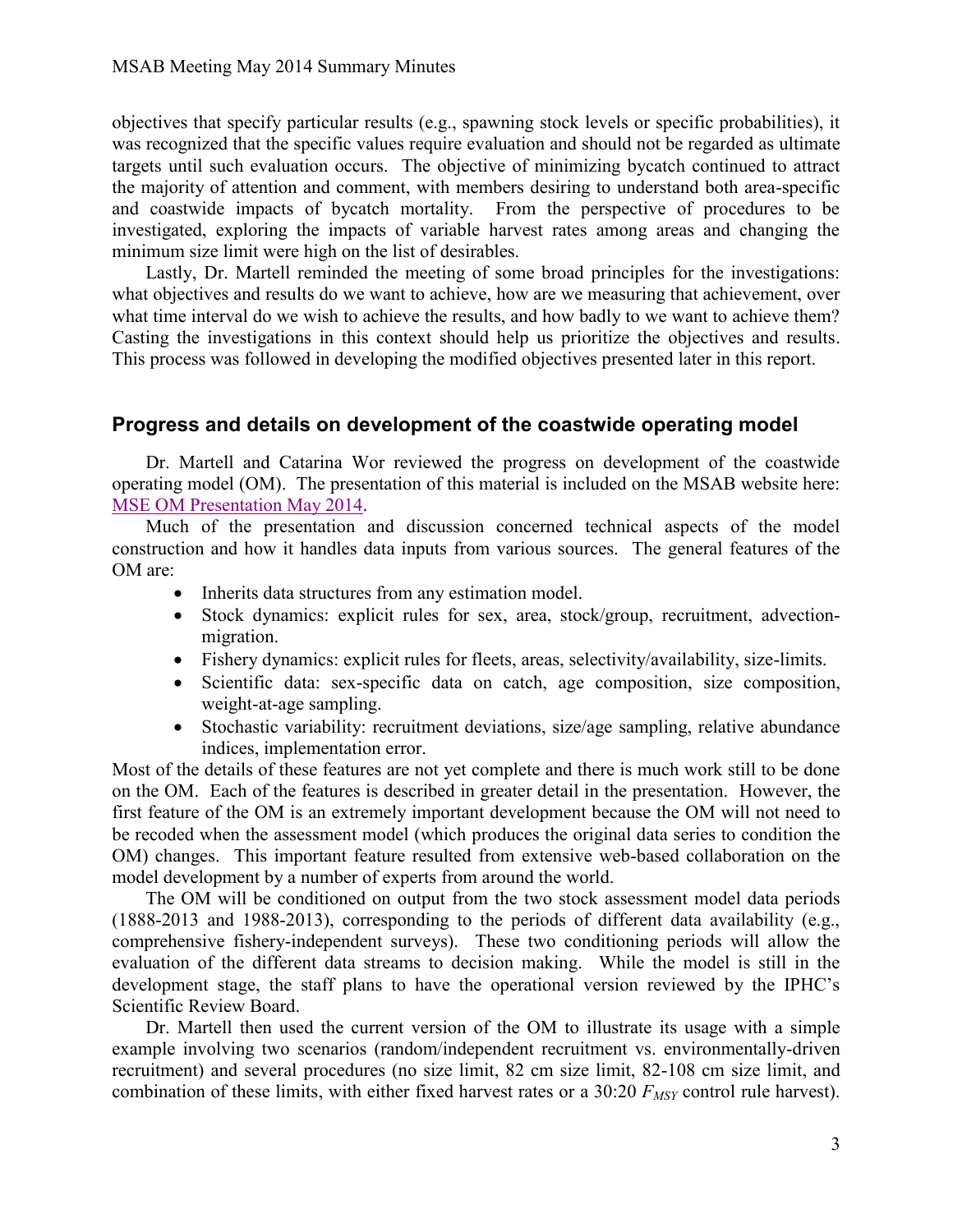The demonstration showed both predictable and surprising results. Harvesting at a fixed harvest rate (similar to the current harvest rate) resulted in continuous declines in spawning biomass under either scenario; addition of a minimum size limit reduced the magnitude of the decline and resulted in higher spawning biomass and higher catch. However, it requires more fishing effort for the same catch when a size limit is in place, compared with no size limit. In the case of a management procedure with an 82-108 cm slot limit, the results showed a decrease in spawning biomass compared with a fixed 82 cm limit because both large and small fish had to be discarded, with attendant mortality on some discards. Like the fixed 82 cm size limit, more fishing effort is required for the same weight of catch under the slot size limit. A new term, fishing efficiency, was introduced for consideration as a performance metric. Efficiency refers to the ratio of landed weight (or numbers) to the total weight of landed and discarded fish handled during the catching process.

The Board provided feedback to Dr. Martell on elaboration of performance metrics to be considered for the fishery, including average size of fish in the catch, discard ratio by area, effect of PSC limits on the directed fishery, etc. Dr. Stewart outlined the framework of total mortality accounting that will be presented to the Commission for its consideration at a September work meeting. In this approach, all mortality is presented as part of the yield tables. In comparison, the accounting for U26 mortality is currently embedded within the target harvest rate and not directly visible in the yield tables. This framework will be reviewed by the Commission and the SRB. The eventual product of these reviews will then be brought forward for broader discussion, likely to occur first at the Commission's Interim Meeting in December, 2014.

There is much work on the OM still to be done. The key elements are to implement the model with Pacific halibut data and parameters, determine an appropriate method for seeding recruitment into the population, modify MSY-based reference points to account for size limits and bycatch limits, evaluate current management procedures vs. perfect information, explore alternative harvest control rules and management procedures, develop data structures for spatially resolved modelling, develop frameworks for migration by size, age, and sex, and develop and relate performance measures to stated objectives. The Board expressed a concern that the project remain focused on some achievable goals for 2014 and not get buried in trying to do everything at once. Dr. Martell concurred and explained that an evaluation structure needs to be adequate for eliminating unusable management procedures at an early stage. Not all procedures need to be investigated individually if general patterns are included. A major concern is the non-stationarity of the resource (not all regulatory areas have the same exploitation history or local characteristics). While this cannot be controlled, the OM needs to accommodate it.

The second day of the meeting was largely occupied with further discussions on the performance metrics to be considered and refinement of the candidate objectives. The Board discussed economic performance of the fishery at length, but most felt it was beyond the current scope of the project and that the performance metrics of catch rate, total catch, and biological characteristics of the catch could function as economic proxies for the current investigations. Dr. Leaman reviewed the expectations for the MSE process in 2014, noting that no spatially explicit results are expected, but the goal is to have a fully-functioning coastwide halibut OM for the fall MSAB meeting. He also noted that some of the questions the Board wished to investigate would be addressed only partially in the coastwide model, while others would await the development of a spatially explicit OM. The latter is not anticipated until sometime in 2015.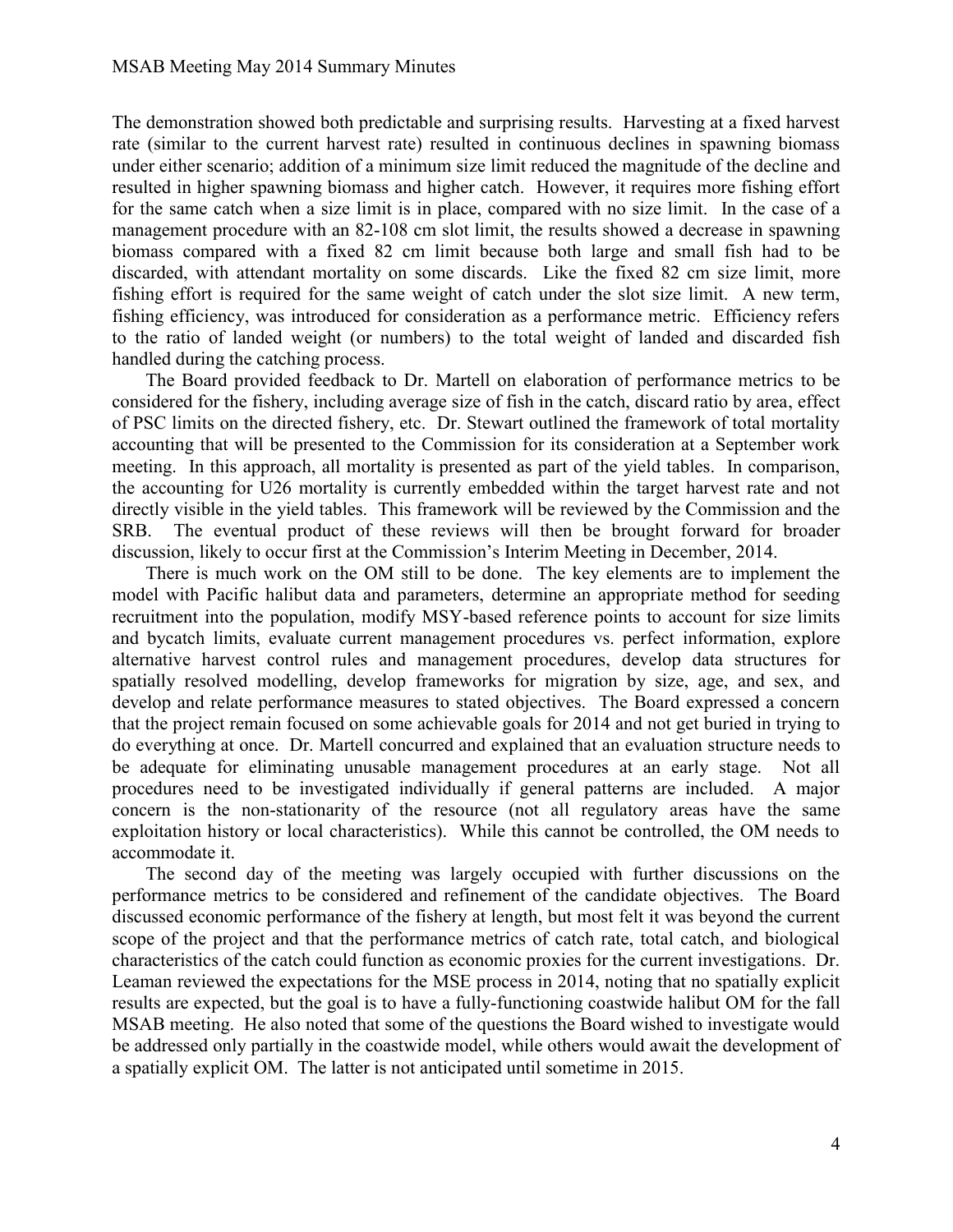The Board held a broader discussion on the performance metrics as they pertain to the decision table used at the annual meeting to determine catch limits. There was a diversity of opinions on the utility of the decision table with most believing that the explicit treatment of risk was valuable for decision-making as well as accountability. However, others regretted the loss of direct staff recommendations on a specific catch limit. Staff explained that the entire table represented staff recommendations and that the Blue Line was the anchor point to previous/existing harvest policies, although it did not represent a uniquely acceptable option. Staff also noted that the existing harvest policy needs to be updated  $-$  a part of which involves the MSE process. Board members noted that fishing mortality had been reduced over the past several years and was moving in an appropriate direction. It is necessary to do a thorough evaluation of any new harvest policy before replacing the current policy. The Board suggested receiving input on the development of the management procedure process in the Pacific hake and herring fisheries.

The Board spent considerable time refining the candidate objectives and a small working group produced a new table of candidate goals and objectives, with accompanying performance metrics, probabilities, and suggested time frames (Table 1). This table is an attempt to bring some operational clarity and specificity to the five overarching goals identified in previous meetings. The Board's discussion concerned the management procedures to be investigated, as well as the performance metrics. The management procedures included:

- Total mortality: Direct accounting by area for all sources of mortality in that area, including sublegals.
- Size limits: No size limit, current minimum size limit, 26 inches instead of 32, slot limits.
- Harvest strategies: 30:20 control rule, reference removal rate 21.5%/16.125%, coastwide and by area.
- National shares: catch limits by areas would be allocated rather than based on apportionment.
- Bycatch mitigation: Compensation among areas for bycatch in a particular area.

Dr. Martell commented that while the procedures were somewhat general, there were many nuances to them and we need to be careful about the combinatorics that arise from these nuances. It will not be possible to address all of these combinatorics. Dr. Stewart also pointed out that the current apportionment process applies to the O26 biomass and there is no current analogue for allocating U26 biomass.

An extensive discussion on bycatch impacts identified the issue that two separate agencies (IPHC, NPFMC/PFMC) are attempting to control the mortality of halibut. The separate jurisdictions and authorities of the two agencies indicate a need for coordinated management of the entire mortality spectrum, and the Board suggested that something like a joint protocol committee between the agencies would be basic to such coordinated management.

The Board invited staff comments on the table elements and these are included in the table. It was noted that several elements are missing from the table, including procedures involving management of bycatch mortality in non-directed fisheries. Board members noted the need to be aware of unstated objectives which may be embedded within broader objectives. For example, while recreational and commercial fisheries may share broadly similar yield objectives, recreational fisheries may desire larger average size of fish than may be acceptable within a commercial fishery. In addition, the table generally specifies objectives but not the management procedures intended to achieve the objectives.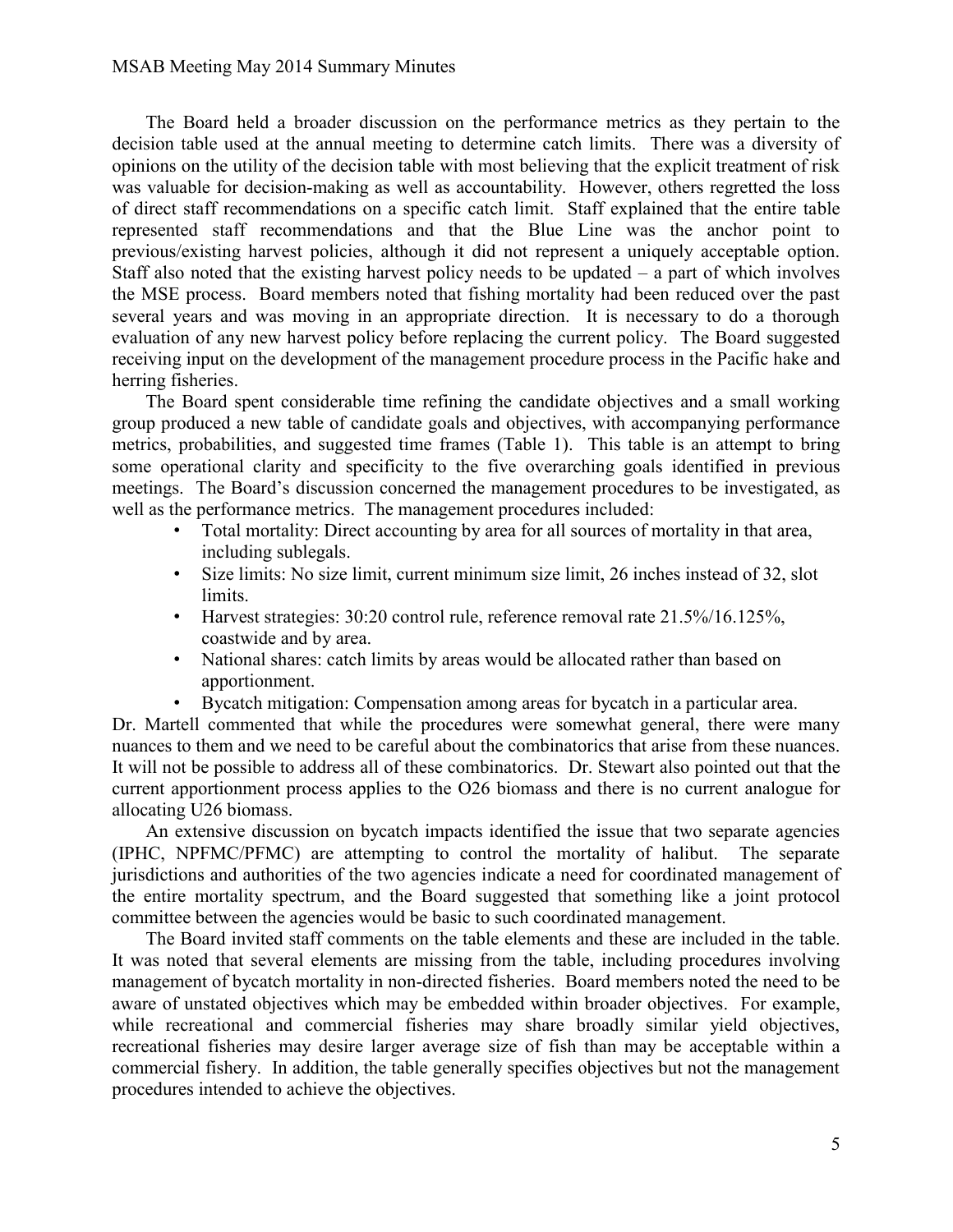#### **Future Steps**

The Board requested that the staff supply a ranking of objectives, scenarios, and procedures to be evaluated, based on the Board's discussions [see below]. Dr. Martell will make his presentation on the OM available on the MSAB website and inform the Board of availability of simulation tools as they become available. The next meeting of the Board is scheduled for October 20-21, 2014 in Seattle.

Lastly, Dr. Leaman presented a request to have the Board select a Chair or Co-Chairs at its October meeting and to have these individuals report on the MSAB process to the Commission at its Interim Meeting in December. The Board agreed to this process.

#### **Staff ranking of objectives, scenarios, and procedures**

The staff's ranking of Objectives for evaluation is the same as that the Board developed in Table 1. That is, conservation being the paramount objective followed by fishery performance issues, and assessing the impacts of other sources of mortality.

In terms of Scenarios, the staff believes that maintaining the two alternative scenarios of environmentally-driven recruitment and variable stationary production is an important and realistic framework for investigation. In addition, the scenarios of variable vs. constant mortality with size/age are a second-tier for examination. The former can incorporate elements of bycatch mortality.

Lastly, the staff believes that, for the coastwide evaluation, target harvest rates, harvest control rules, and minimum size limits are the priority Procedures for investigation. The more involved investigation of migration impacts will require spatially explicit operating and assessment models, which are still some time in the future.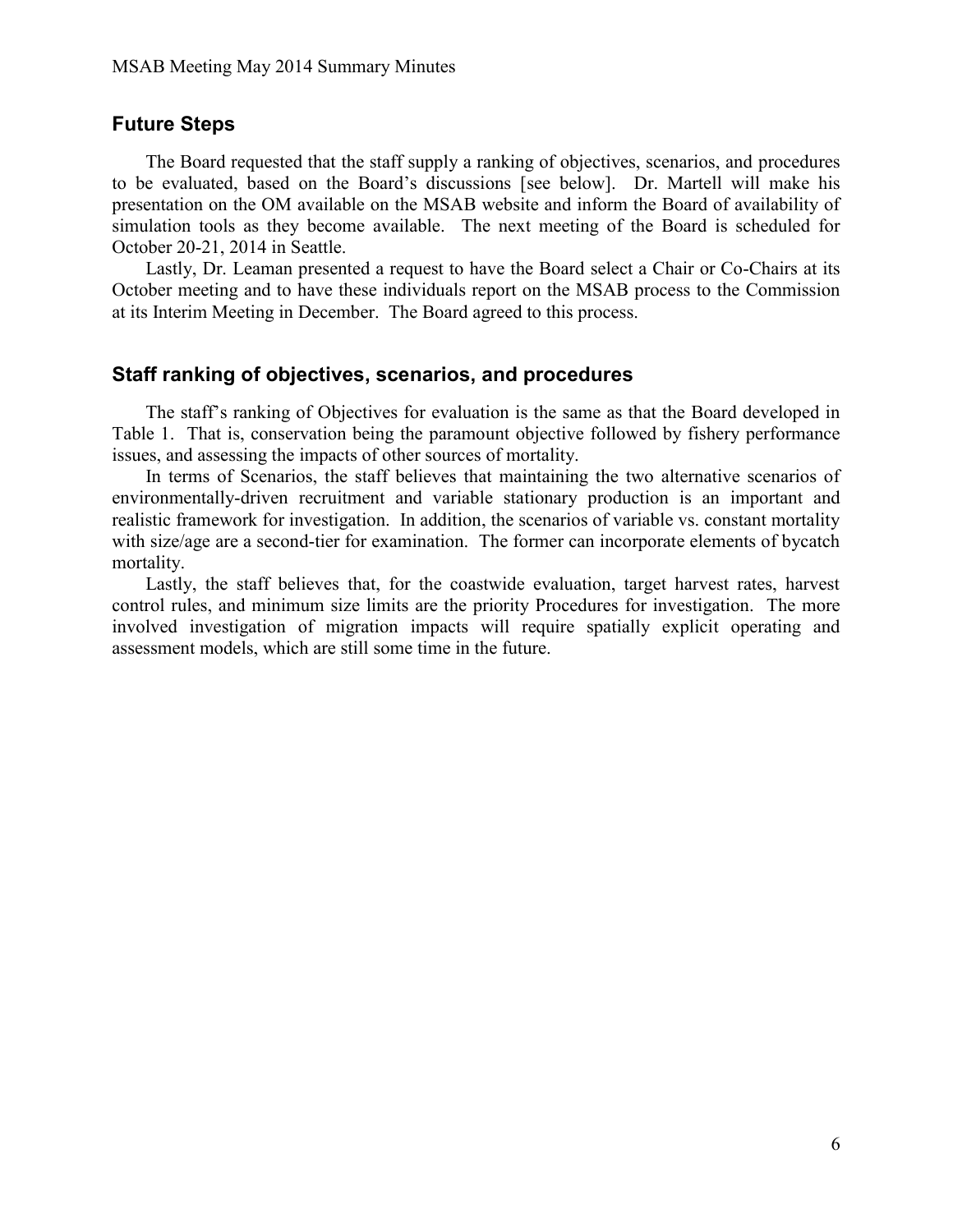| Goal                         | Objective                                                                                | Performance<br>Metric                                                                                  | <b>Probability</b> | Time frame | <b>IPHC Staff Comments</b>                                                                                                                                  |
|------------------------------|------------------------------------------------------------------------------------------|--------------------------------------------------------------------------------------------------------|--------------------|------------|-------------------------------------------------------------------------------------------------------------------------------------------------------------|
| Biological<br>sustainability | Limit<br>- the level of<br>biomass below<br>which no fishing<br>can occur                | 1) Maintain a<br>minimum of<br>number of mature<br>female halibut<br>coast-wide (e.g.,<br>one million) | 0.99               | Each year  | Number of females and<br>spawning biomass can be<br>equivalent, however this<br>objective could also be<br>evaluated with respect to<br>average female size |
|                              |                                                                                          | 2) Maintain a<br>minimum spawning<br>stock biomass of<br>20% of the unfished<br>biomass                | 0.95               | Each year  | Part of current harvest policy.<br>The probability should be<br>evaluated relative to<br>recruitment variability and<br>yield                               |
| Biological<br>sustainability | Threshold<br>- the level of<br>biomass below<br>which the harvest<br>rate should decline | 3) Maintain a<br>minimum spawning<br>stock biomass of<br>30% of the unfished<br>biomass                | 0.75               | Each year  | See above.                                                                                                                                                  |
| Fishery                      | <b>Target Harvest Rate</b>                                                               | 4) Maintain                                                                                            | 0.95               | Each year  | Evaluate probability relative                                                                                                                               |

# **Table 1. Candidate goals and objectives for MSE process – May 2014**

|                     | biomass below              | stock biomass of    |      |           |                                |
|---------------------|----------------------------|---------------------|------|-----------|--------------------------------|
|                     | which the harvest          | 30% of the unfished |      |           |                                |
|                     | rate should decline        | biomass             |      |           |                                |
| Fishery             | <b>Target Harvest Rate</b> | 4) Maintain         | 0.95 | Each year | Evaluate probability relative  |
| sustainability and  | - harvest rate             | directed fishing    |      |           | to recruitment variability and |
| stability           | applied when               | opportunity         |      |           | minimum annual variation in    |
|                     | biomass is above           |                     |      |           | catch desired by industry.     |
| Assurance of access | threshold level            |                     |      |           | This needs a quantifiable unit |
|                     | - Maintain median          |                     |      |           | in order to calculate a        |
| Serve consumer      | catch within $\pm 10\%$    |                     |      |           | probability, e.g., maintain    |
| needs               | of 1993-2012               |                     |      |           | directed fishing opportunity   |
|                     | average                    |                     |      |           | of xx million pounds each      |
|                     | - Maintain average         |                     |      |           | year.                          |
|                     | catch at $>70\%$ of        |                     |      |           |                                |
|                     |                            |                     |      |           |                                |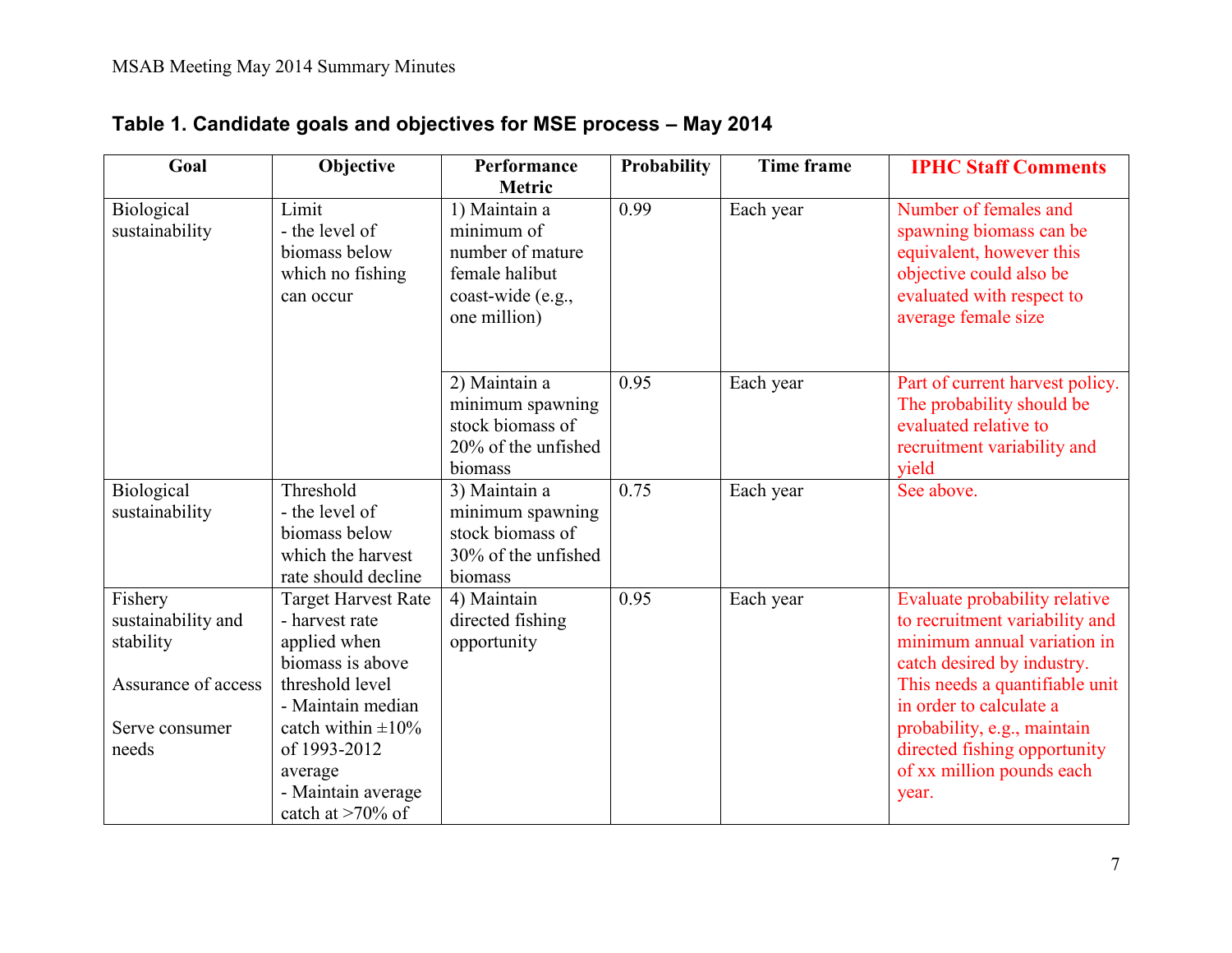# MSAB Meeting May 2014 Summary Minutes

| Goal                                       | Objective                        | Performance<br>Metric                                                     | <b>Probability</b> | <b>Time frame</b>                   | <b>IPHC Staff Comments</b>                                                                                                                                                                                                                                                                                |
|--------------------------------------------|----------------------------------|---------------------------------------------------------------------------|--------------------|-------------------------------------|-----------------------------------------------------------------------------------------------------------------------------------------------------------------------------------------------------------------------------------------------------------------------------------------------------------|
|                                            | historical 1993-<br>2012 average | 5) Maximize yield<br>in each regulatory<br>area                           | 0.5                | Each year                           | * See above. This<br>performance metric is<br>actually an objective and<br>requires a specific value for<br>calculating a probability.                                                                                                                                                                    |
|                                            |                                  |                                                                           | $\gamma$           | Within 5 years of<br>implementation | * See above.                                                                                                                                                                                                                                                                                              |
|                                            |                                  |                                                                           | 0.9                | Each year                           | * The absolute quantities for<br>catch will be difficult to<br>achieve. For example you<br>may never be able to achieve<br>70% of the average catch in<br>90 out of 100 cases. In terms<br>of assurance of access in 90<br>out of 100 cases, adjusting<br>the % of the average catch<br>may be necessary. |
| Fishery<br>sustainability and<br>stability | Harvest efficiency               | Wastage in the<br>longline fishery<br>$\leq$ 10% of annual<br>catch limit | 0.75               | Over a 5 year<br>period             | * The performance metric<br>might be best expressed as<br>the ratio of discards to<br>retained, or sublegal: legal.<br>Wastage is difficult to<br>quantify due to assumptions<br>about discard mortality rate<br>and biases in the observer<br>programs with partial<br>coverage.                         |
| Fishery<br>sustainability and              | Limit catch<br>variability       | 6) Limit annual<br>changes in TAC,                                        | 1                  | Each year                           | * This might be better<br>described as a harvest control                                                                                                                                                                                                                                                  |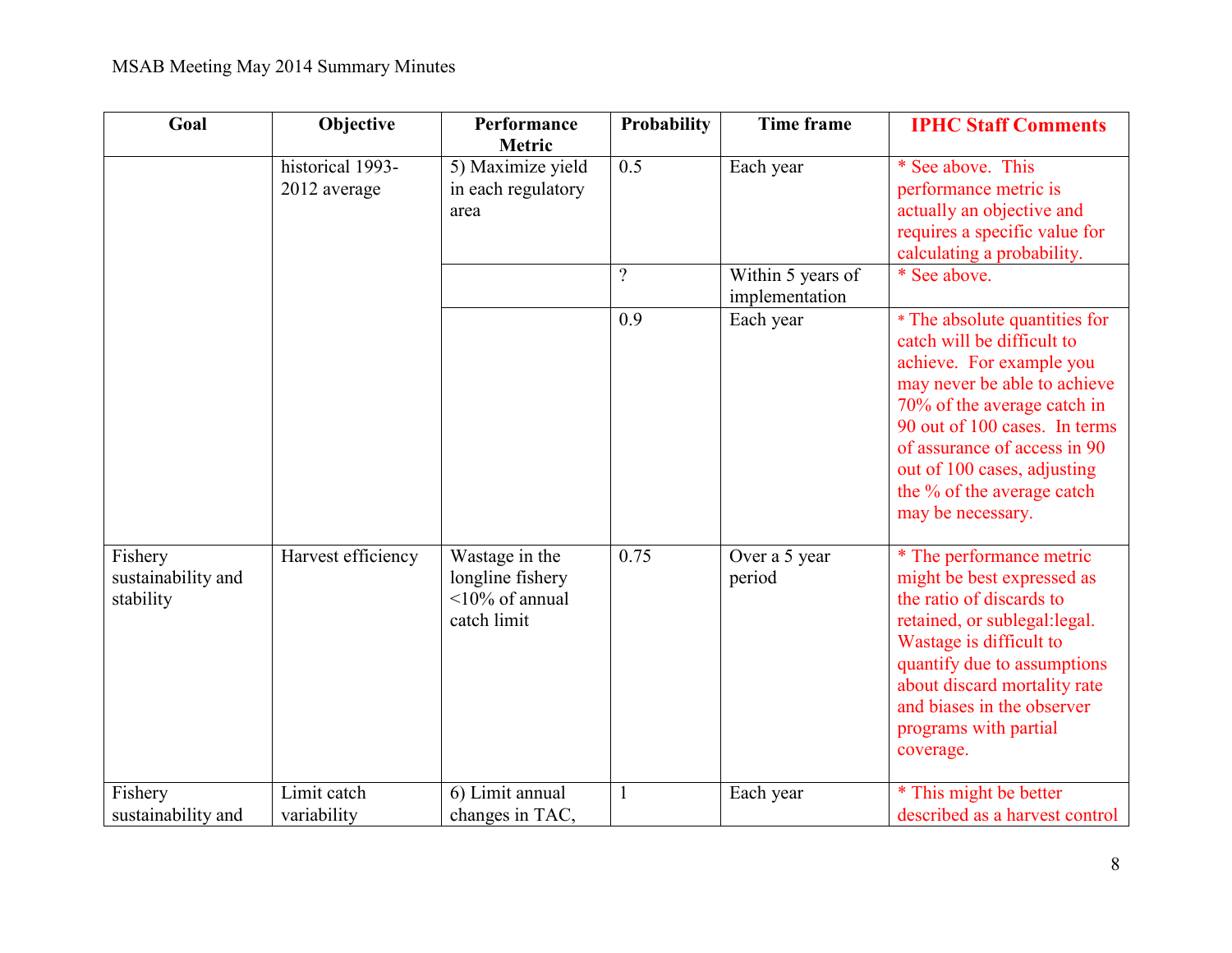| Goal                                                        | Objective                                       | <b>Performance</b><br><b>Metric</b>                                                                         | <b>Probability</b>                                                        | Time frame | <b>IPHC Staff Comments</b>                                                                                                                                                                                                                                        |
|-------------------------------------------------------------|-------------------------------------------------|-------------------------------------------------------------------------------------------------------------|---------------------------------------------------------------------------|------------|-------------------------------------------------------------------------------------------------------------------------------------------------------------------------------------------------------------------------------------------------------------------|
| stability<br>Assurance of access<br>Serve consumer<br>needs |                                                 | coastwide and/or by<br>Regulatory Area, to<br>less than $15%$                                               |                                                                           |            | rule or procedure (akin to<br>slow up fast down). The<br>performance metric would be<br>the average annual variability<br>in catch. In this case the<br>$AAV \le 0.15$ with a<br>probability of 1 each year.                                                      |
| Biological<br>sustainability                                | Risk tolerance and<br>assessment<br>uncertainty | When $Limit <$<br>estimated biomass<br><threshold, limit<br="">the probability of<br/>declines</threshold,> | $0.05 - 0.5$ ,<br>depending<br><sub>on</sub><br>estimated<br>stock status | 10 years   | * The performance metric<br>here might better be<br>expressed as the frequency<br>that $B$ limit $\leq$ estimated<br>biomass $\leq$ threshold, and<br>the desired probability of<br>being in this window is on<br>the order of 0.05-0.5 over a<br>10 year window. |

**\*** Many of the performance metrics are likely to interact with both conservation targets and harvest rate objectives, and their probabilities will be dependent on recruitment variation and desirable/acceptable economic standards of participants. Finding the balance of these competing objectives is the primary purpose of the MSE process.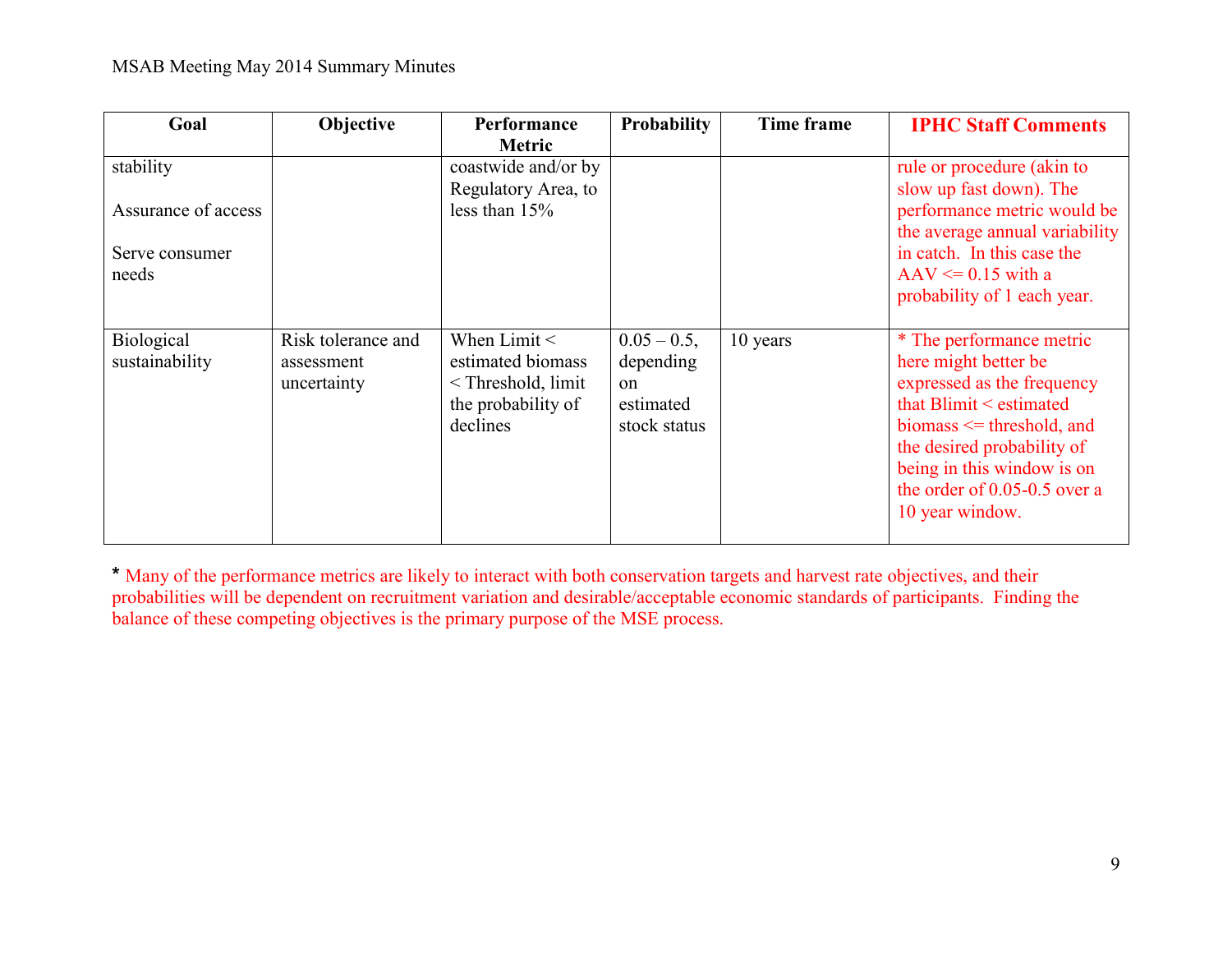# **Appendix I – Agenda**

# Monday May 5, 2014

| $12:30 \text{ PM}$ : | Welcome, introductions and format for meeting                                 |
|----------------------|-------------------------------------------------------------------------------|
| 12:45 PM:            | Meeting objectives and questions                                              |
| $1:00 \text{ PM}$ :  | Review and refinement of candidate fishery objectives and performance metrics |
|                      | for investigation, based on feedback since last meeting                       |
| $2:00 \text{ PM}$ :  | Experience of the MSAB with existing simulation tool                          |
| $2:30 \text{ PM}$ :  | <b>Break</b>                                                                  |
| 2:50 PM              | Introduction of coastwide operating model and features                        |
| 3:30 PM:             | Demonstration of application of coastwide model with bycatch scenario         |
| 4:30 PM:             | Discussion of alterative procedures to investigate, e.g., size limit changes  |
| $5:00 \text{ PM}$ :  | Adjourn                                                                       |

# Tuesday May 6, 2014

| $8:00 \text{ AM}$ :  | Coffee and pastries                                                                                     |
|----------------------|---------------------------------------------------------------------------------------------------------|
| $8:30 \text{ AM}$ :  | Recap of first day                                                                                      |
| 9:00 AM              | Refinement of evaluation framework for management procedures and further<br>investigation of candidates |
| $10:00$ AM:          | <b>Break</b>                                                                                            |
| $10:30$ AM:          | Implications of 2013 stock assessment results to MSE outline                                            |
| $12:00 \text{ PM}$ : | Lunch                                                                                                   |
| $1:00 \text{ PM}$ :  | Tasks for staff and MSAB for the next meeting (October 20-21, 2014)                                     |
| 2:30 PM:             | Discussion, feedback, $\&$ closing remarks                                                              |
| $3:15 \text{ PM}$ :  | Adjourn                                                                                                 |